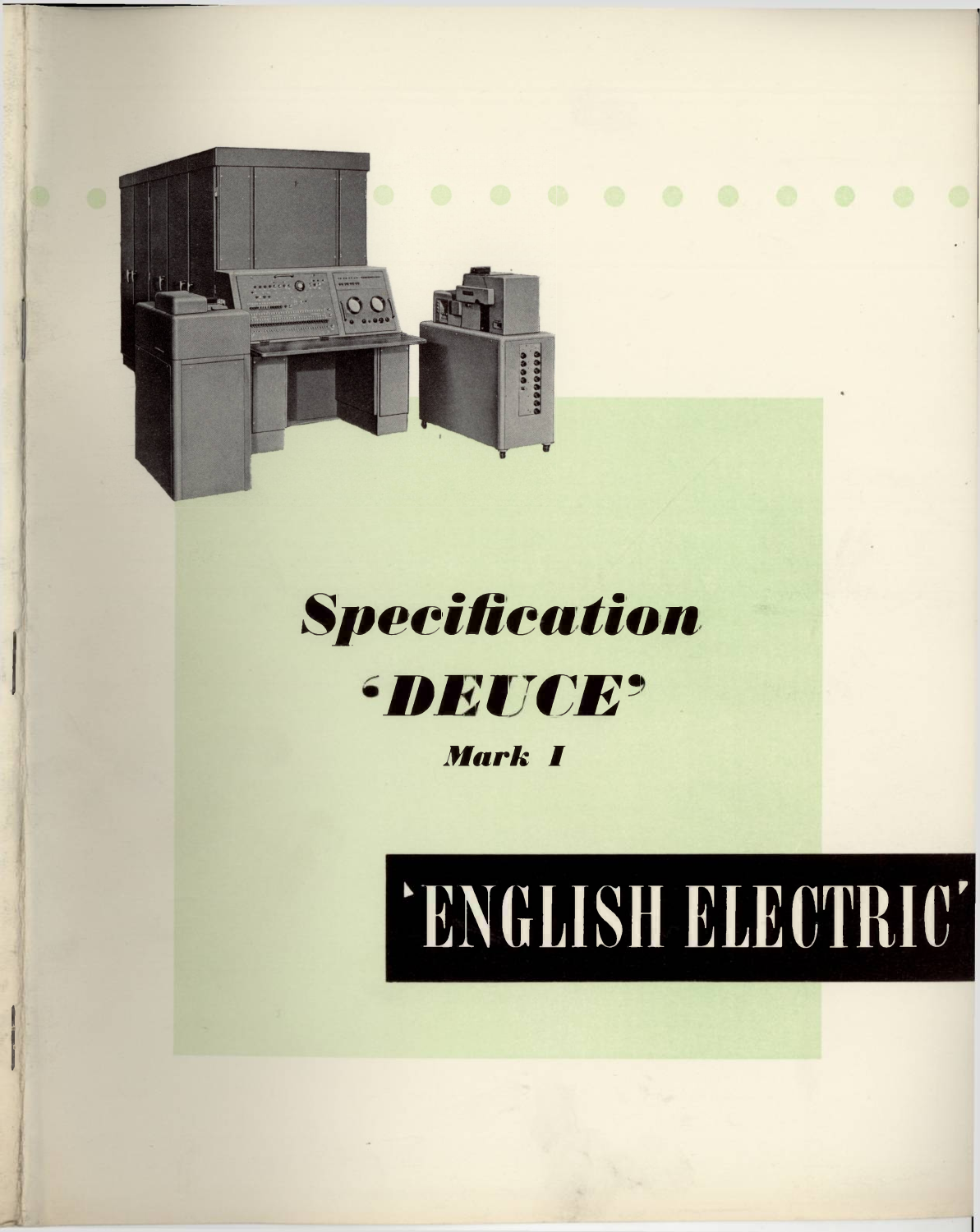$\label{eq:2.1} \frac{1}{\sqrt{2}}\left(\frac{1}{\sqrt{2}}\right)^{2} \left(\frac{1}{\sqrt{2}}\right)^{2} \left(\frac{1}{\sqrt{2}}\right)^{2} \left(\frac{1}{\sqrt{2}}\right)^{2} \left(\frac{1}{\sqrt{2}}\right)^{2} \left(\frac{1}{\sqrt{2}}\right)^{2} \left(\frac{1}{\sqrt{2}}\right)^{2} \left(\frac{1}{\sqrt{2}}\right)^{2} \left(\frac{1}{\sqrt{2}}\right)^{2} \left(\frac{1}{\sqrt{2}}\right)^{2} \left(\frac{1}{\sqrt{2}}\right)^{2} \left(\$  $\mathbf{F}$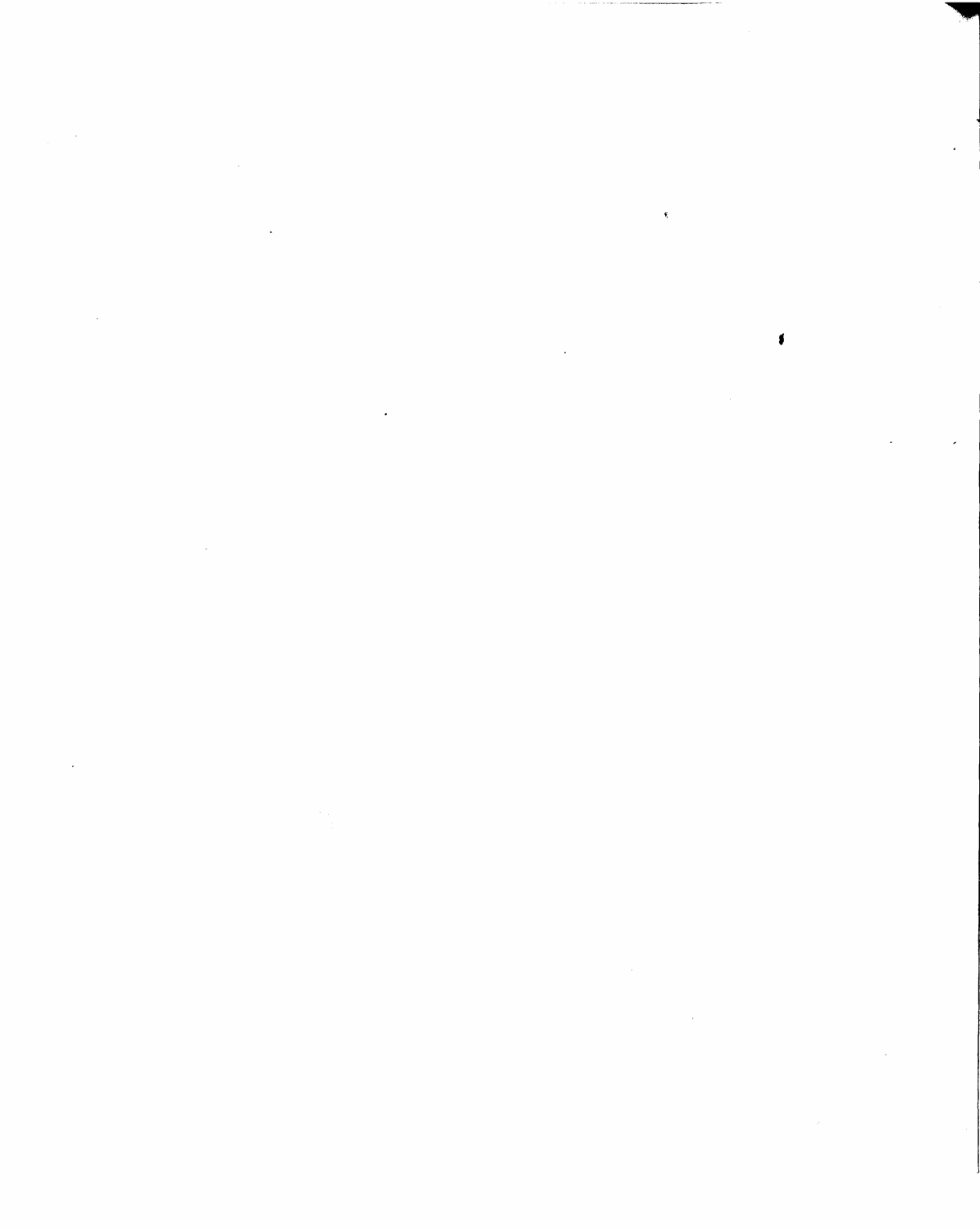### *Contents*

| 1.0   | INTRODUCTION                                        |                                           |           |  |  |  | 3 |
|-------|-----------------------------------------------------|-------------------------------------------|-----------|--|--|--|---|
| 2.0   | GENERAL INFORMATION                                 |                                           |           |  |  |  | 3 |
| 3.0   | PHYSICAL FORM OF THE COMFUTER                       |                                           |           |  |  |  | 4 |
|       | 3.1 Electronic Units, Magnetic Store & Control Desk |                                           |           |  |  |  | 4 |
| 4.0   | 64-COLUMN PUNCHED CARD INPUT                        |                                           |           |  |  |  | 5 |
| 5.0   | 64-COLUMN PUNCHED CARD OUTPUT                       |                                           |           |  |  |  | 5 |
| 6.0   | HIGH SPEED PAPER TAPE INPUT                         |                                           |           |  |  |  | 6 |
| 7. 0  | PAPER TAPE OUTPUT                                   |                                           |           |  |  |  | 6 |
| 8.0   | <b>STORAGE</b>                                      |                                           |           |  |  |  | 6 |
|       | 8.1                                                 | Mercury Delay Line Store and Thermostatic |           |  |  |  |   |
|       | Enclosure                                           |                                           |           |  |  |  |   |
| 9. O  | MAGNETIC TAPE AUXILIARY STORAGE                     |                                           |           |  |  |  |   |
|       | 10.0 INSTALLATION                                   |                                           |           |  |  |  |   |
|       | 10.1 Power Supplies.                                |                                           |           |  |  |  | 7 |
|       | 10.2 Power Consumption                              |                                           |           |  |  |  | 8 |
|       | 10.3 Ventilation                                    |                                           |           |  |  |  | 8 |
| 11. O | DIMENSIONS OF                                       |                                           | EQUIPMENT |  |  |  | 8 |

**ES/147** 1

Page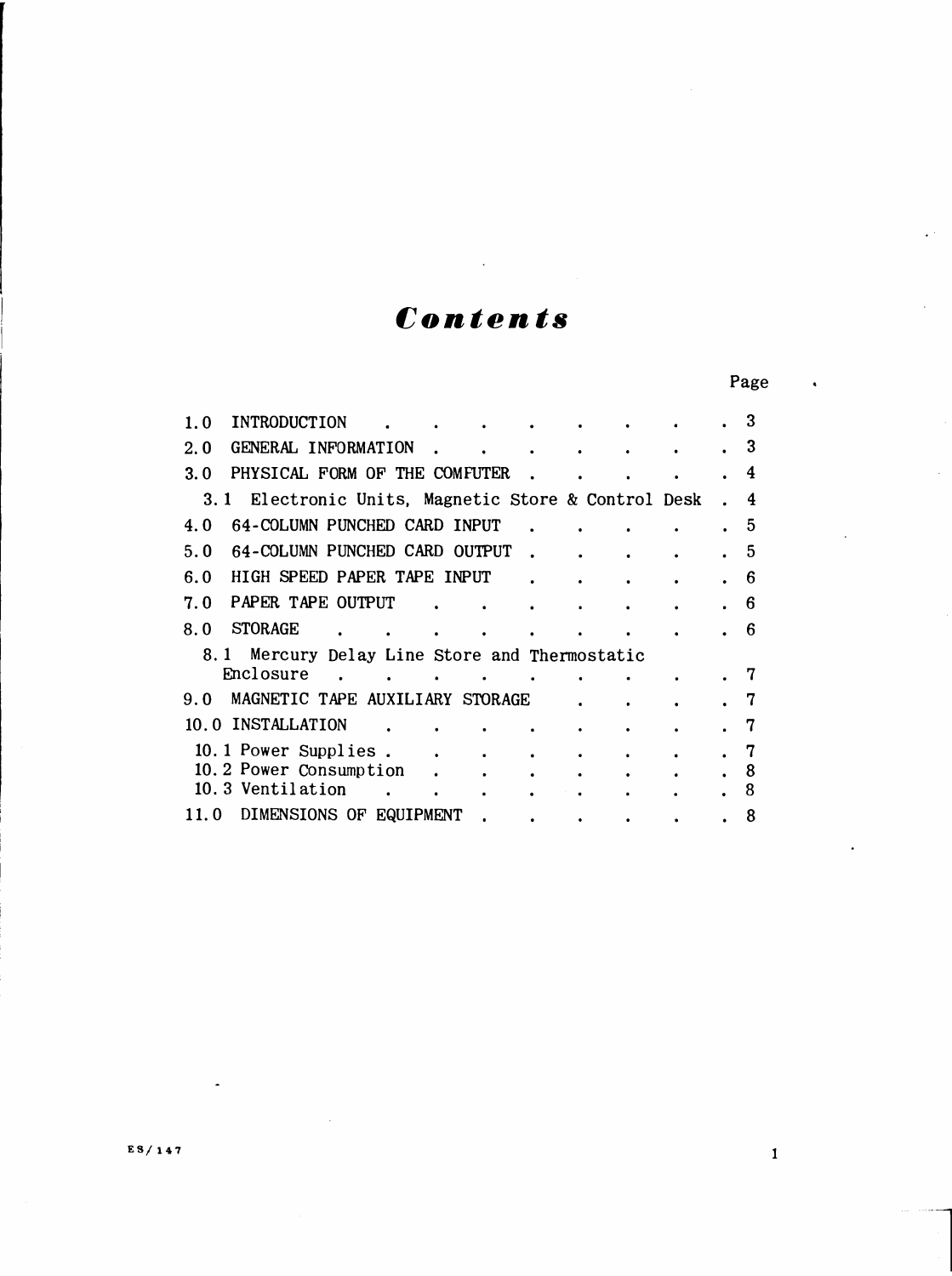$\label{eq:2.1} \frac{1}{2} \int_{\mathbb{R}^3} \frac{1}{\sqrt{2}} \, \frac{1}{\sqrt{2}} \, \frac{1}{\sqrt{2}} \, \frac{1}{\sqrt{2}} \, \frac{1}{\sqrt{2}} \, \frac{1}{\sqrt{2}} \, \frac{1}{\sqrt{2}} \, \frac{1}{\sqrt{2}} \, \frac{1}{\sqrt{2}} \, \frac{1}{\sqrt{2}} \, \frac{1}{\sqrt{2}} \, \frac{1}{\sqrt{2}} \, \frac{1}{\sqrt{2}} \, \frac{1}{\sqrt{2}} \, \frac{1}{\sqrt{2}} \, \frac{1}{\sqrt{2}} \,$  $\mathbf{r} = \mathbf{r} \cdot \mathbf{r}$  $\label{eq:2.1} \frac{1}{\sqrt{2}}\int_{\mathbb{R}^3}\frac{1}{\sqrt{2}}\left(\frac{1}{\sqrt{2}}\right)^2\frac{1}{\sqrt{2}}\left(\frac{1}{\sqrt{2}}\right)^2\frac{1}{\sqrt{2}}\left(\frac{1}{\sqrt{2}}\right)^2\frac{1}{\sqrt{2}}\left(\frac{1}{\sqrt{2}}\right)^2.$  $\label{eq:2.1} \mathcal{L}_{\text{max}}(\mathcal{L}_{\text{max}}) = \mathcal{L}_{\text{max}}(\mathcal{L}_{\text{max}})$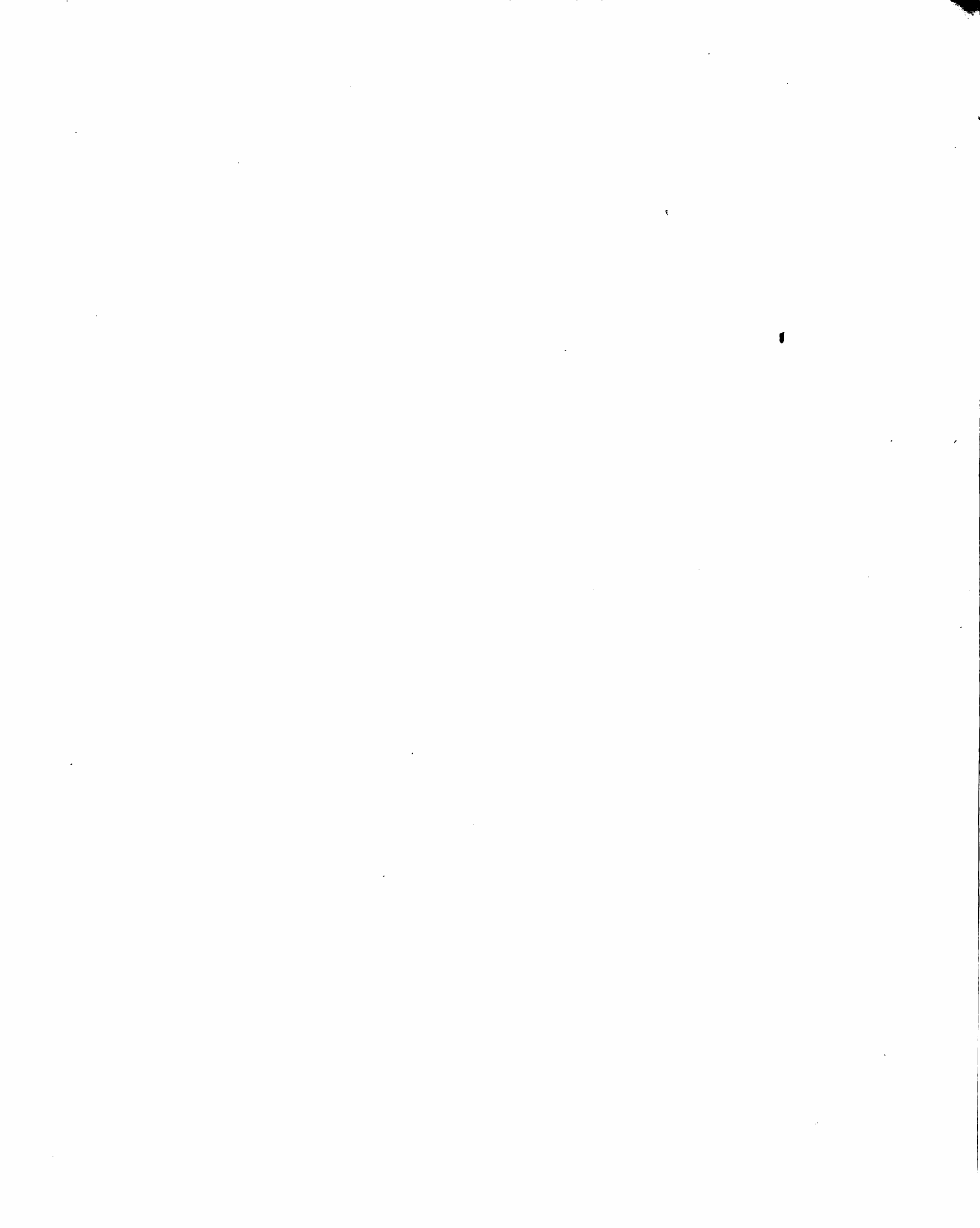### *Specification — ^DEUCE9 Mark I*

#### **1.0 INTRODUCTION**

The DEUCE, Digital Electronic Universal Computing Engine, was developed by the Nelson Research Laboratories of The English Electric Company Limited. It is based on the ACE Pilot Model which was designed and built at the National Physical Laboratories by a combined team of engineers and mathematicians from the two establishments.

DEUCE Mk. I operates in conjunction with a 64-column Punched Card input/output equipment. It is intended principally as a scientific computer and may be fitted with magnetic tape auxiliary storage, highspeed paper tape input and paper tape output, as optional extras.

All programmes and sub-routines built-up over a number of years on the original 32-column punched card operated machines are fully usable, including powerful interpretative schemes designed to simplify programming.

#### **2.0 GENERAL INFORMATION**

DEUCE is a serial machine operating in the binary mode and has a pulse repetition frequency of <sup>1</sup> megacycle. It uses a word length of <sup>32</sup> digits and a word time of 32 microseconds. Multiplication and division times are <sup>2</sup> milliseconds and addition and subtraction <sup>32</sup> microseconds per operation. <sup>A</sup> further 32 microseconds is required, per instruction in order to allow its analysis by the control circuits. Each instruction may effect up to 32 operations. All arithmetic operations are fixed point, although numerous floating point sub-routines are available. One single length accumulator and one double length accumulator is provided and the latter may be used as two single length accumulators.

Three types of storage are available. The high speed store, immediately associated with the computing circuits, is of the accoustic delay type using mercury delay lines. <sup>A</sup> large capacity store of longer access time is provided by a magnetic recording drum and information is transferred in blocks between these two systems. The third type of storage is on magnetic tape, which is available as an optional extra.

It is possible to have an input or output operation, <sup>a</sup> transfer to or from the Magnetic Drum, a transfer to or from the Magnetic Tape, a multiplication or a division and a simple arithmetical or logical operation all occurring simultaneously.

3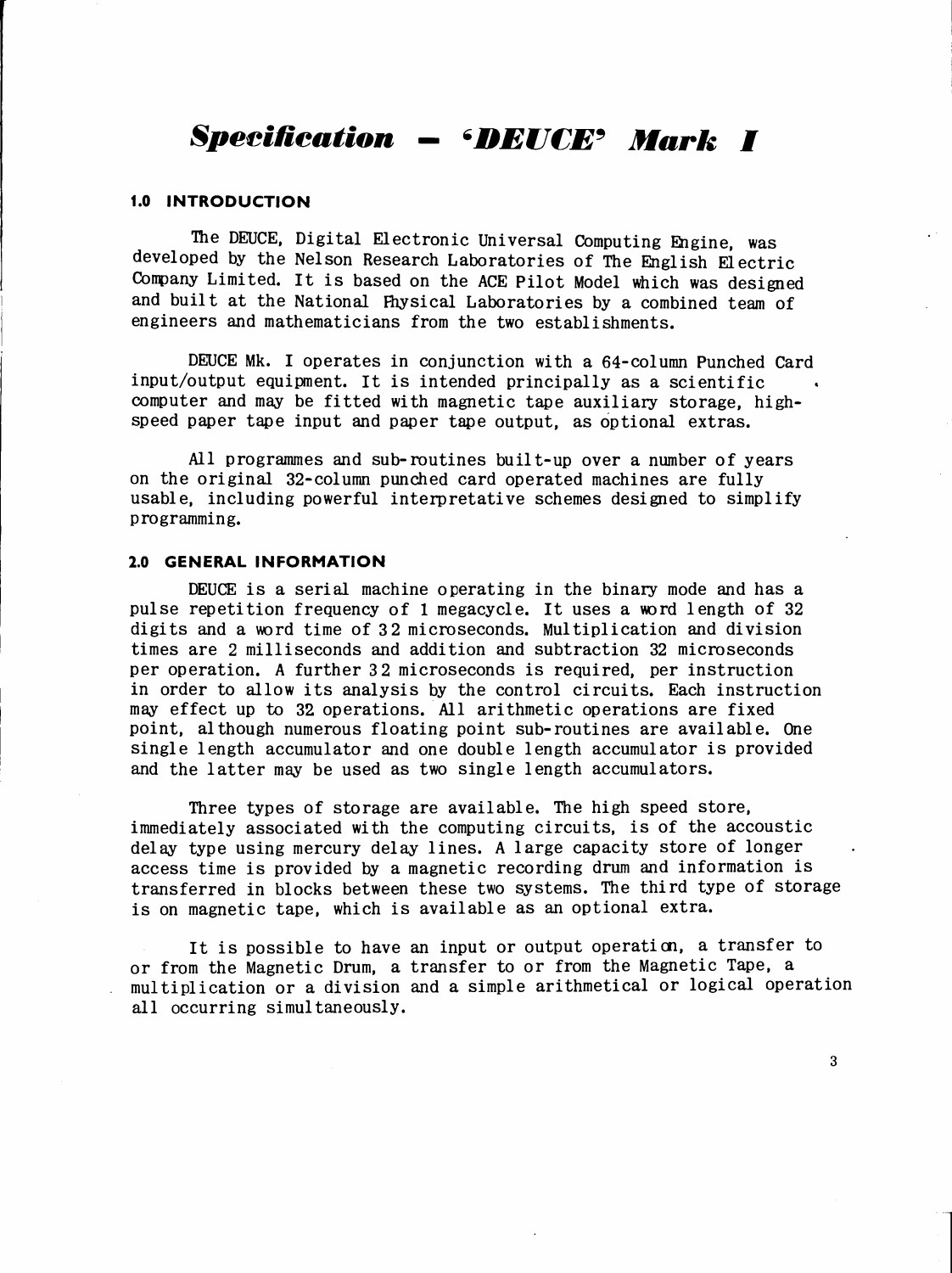All arithmetic and logical facilities are associated with particular parts of the high speed store. Instructions specify the transfer of words from a specified source to a specified destination indicating at the same time the location in the high speed store of the next instruction. The code can be described loosely as '2 + 1 address'. There are 32 sources and <sup>32</sup> destinations. Twenty-one of each are direct store addresses and the remainder are associated with the various arithmetic and organisational facilities. Each instruction can transfer up to 32 words between the selected source and destination. <sup>A</sup> facility for automatic modification or instruction is provided. This has eight modifying registers.

Since instructions are coded in binary form they may be stored in the same way as numbers, each instruction occupying one word length. Optimum programming is used to achieve maximum speed of operation. Programme input is in the binary form on punched cards and this is regarded as being a simpler and more efficient method than decimal input, although a programming system is available allowing the latter. Comprehensive operating and display facilities are provided, including Programme Display' (the punching out of instructions as they are obeyed) and Request Stop' (the ability to halt the programme on any given instruction). Fifty selected words of the high speed store may be displayed simultaneously. Operations may be effected manually and interlocks are provided to ensure correct operation.

#### **3.0 PHYSICAL FORM OF THE COMPUTER**

An installation comprises the following units:-

- 1) 64-column Punched Card Input Unit. 64-column Punched Card Output Unit.
- 2) Electronic Units, Magnetic Store and Control Desk (Main Assembly).
- 3) Mercury Delay Line Store in Thermostatic Enclosure.
- 4) Power Supply Unit.
- 5) Voltage Regulator.

The computer may be fitted with magnetic tape auxiliary storage if required. It also may be fitted with High-speed Paper Tape Input and Paper Tape Output.

#### **3.1 ELECTRONIC UNITS, MAGNETIC STORE AND CONTROL DESK**

The electronic circuits of the machine are built onto steel chassis mounted in a vertical plane, all valves projecting on one side with other components arranged on the opposite face. Services-approved types of component, conservatively rated, are used throughout.

The chassis are mounted in groups of eight in vertical racks approximately 6 ft. high,  $26\frac{1}{2}$  in. wide and 11 in. deep, with screw retaining devices which also serve as locations for the plug and socket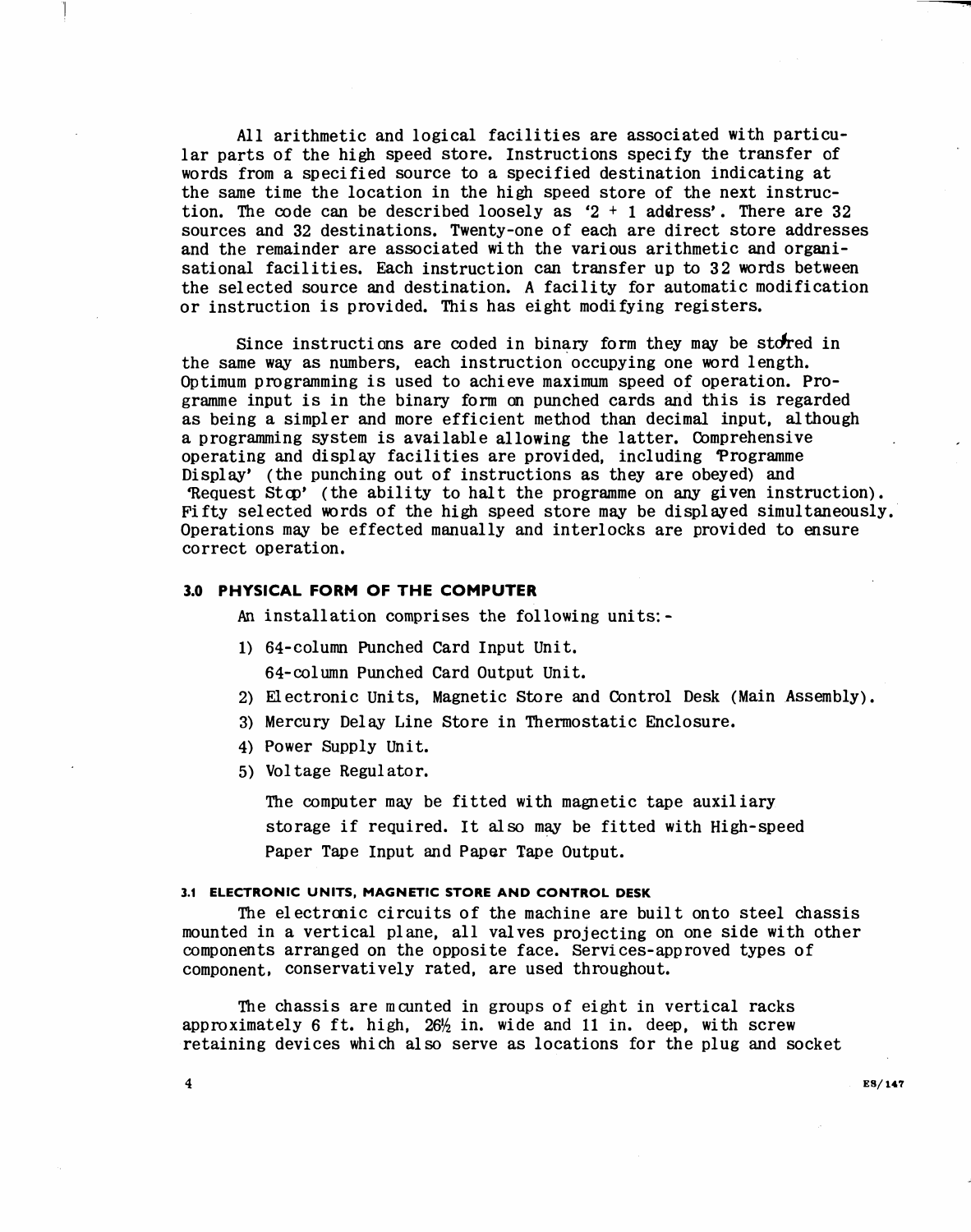#### connections to the cubicle wiring.

The main assembly consists of ten cubicles, arranged in two rows of five with an access corridor <sup>2</sup> ft. <sup>8</sup> in. wide between the rows. This would be extended to twelve cubicles in two rows of six when Magnetic Tape units are fitted. Doors on the outer faces of the cubicles give access to the component side of the chassis, on which the layout has been arranged to permit inspection and servicing of any component without removal of the unit from the cubicle.

Transformers feeding valve heaters and the main power distribution system are mounted above the ceiling of the access corridor.

The control desk, at one end of the cubicle block, carries controls for normal operation, together with a number of additional controls and indicator lamps for testing the machine and programmes. Two C.R.T. monitors are provided, one displaying in raster form the contents of all the short delay lines and the other displaying the information stored in any selected long delay line. The control desk also carries remote controls and overload indicators for the main power supply unit.

#### **4.0 64-COLUMN PUNCHED CARD INPUT**

Operates at 200 cards per minute. The 64 columns may be punched in decimal, alphabetical or binary, the computer effecting any conversion or translation concurrently, reference being made to the input for each row of a card. Normally time is available for computation between successive cards. The rates of input range up to a maximum of <sup>213</sup> alphanumeric characters/second or 2560 bits/seconds.

All existing 32-column programmes may be used without alteration. This input can have plugboard facilities if necessary as an optional extra.

#### **5.0 64-COLUMN PUNCHED CARD OUTPUT**

This unit provides a relatively high rate of output, particularly in intermediate binary results. The rates are <sup>107</sup> alpha-numeric characters per second and 1,280 bits per second. Conversion is effected in a similar manner to 64-column punched card input.

The technique of intermediate binary output is used extensively in scientific work on DEUCE, especially for breaking down long computations into stages in order to minimise wastage of computer time in the event of breakdown. Identification numbers are automatically punched on all output cards.

Plugboard facilities are available as an optional extra.

5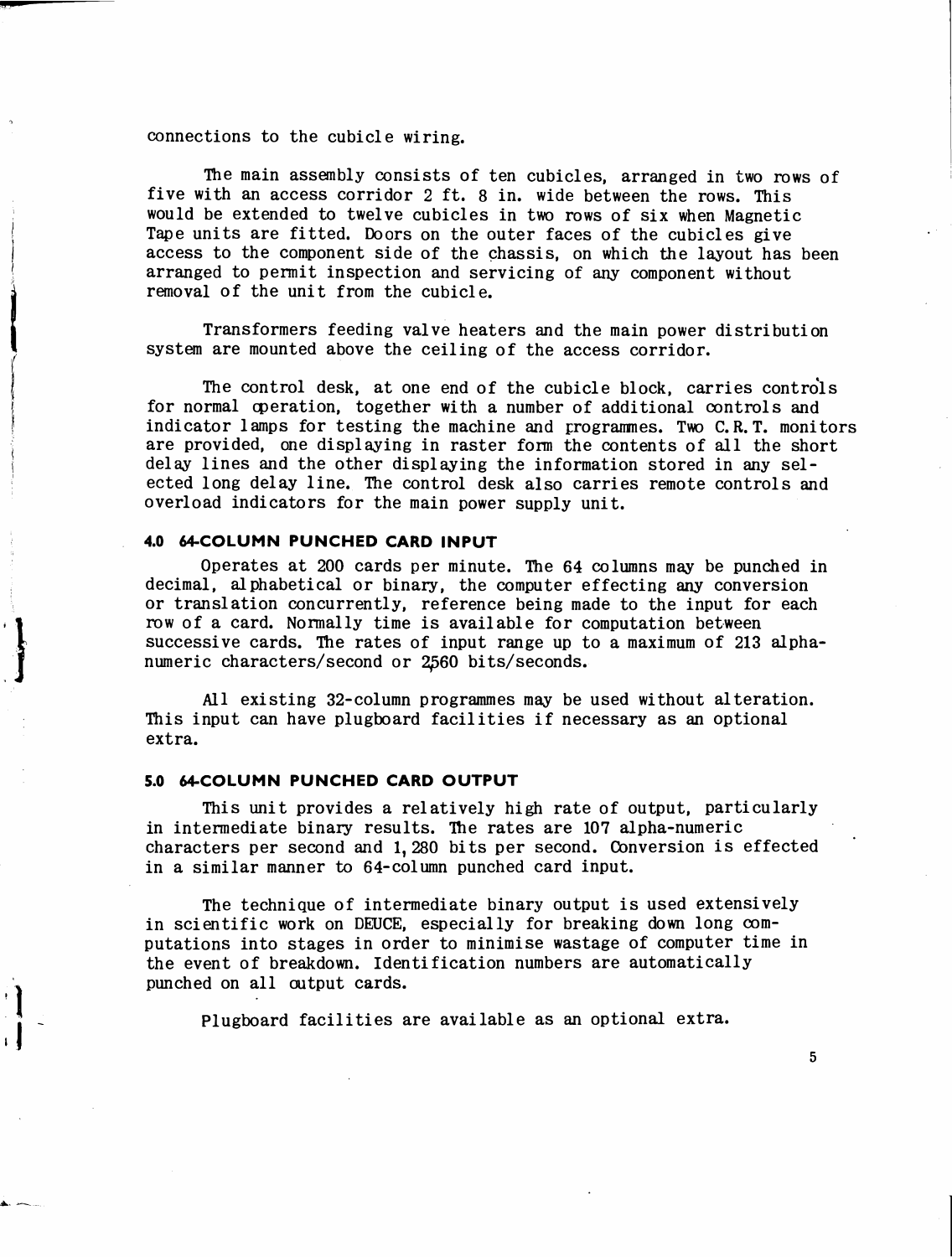#### **6.0 HIGH-SPEED PAPER TAPE INPUT**

The High-speed Paper Tape Input will operate at approximately 850 characters per second. It will read either 5-hole or 7-hole paper tape. 8-hole tape can be accepted though 7 holes only will be sensed. Of the <sup>7</sup> holes, one digit will complete parity leaving a 6rbit character to be read into the main store. The use of the paper tape will be independent of the code punched on the tape, the computer being given the task of converting the code to a standard form.

It is possible to convert numbers from decimal to binary at this speed though occasional stopping of the tape may be necessary to store away the converted numbers. Direct Programme input is not possible although large programmes could be read in from paper tape by a special card programme.

#### **7.0 PAPER TAPE OUTPUT**

The reliable paper tape equipment currently available provides an output rate of 30 characters per second, i. e. <sup>210</sup> binary digits per second with 7-hole punching facility. It can be fitted where required and would be mainly useful for producing paper tape for such other equipments as wind tunnels and machine tool controls. The output is Programme controlled.

#### **8.0 STORAGE**

The built in storage facility of DEUCE, other than that provided by magnetic tape units, provides a total of 8,594 words of <sup>32</sup> digits each. This facility is made up as follows: -

- <sup>12</sup> mercury delay lines of 32 words each average random access time 496 microseconds.
- <sup>3</sup> short mercury delay lines of two words each average random access time 16 microseconds.
- 4 short mercury delay lines of one word each average random access time immediate.
- <sup>2</sup> short mercury delay lines of four words each average random access time 48 microseconds.

<sup>A</sup> Magnetic Drum of 8,192 words recorded on 256 tracks - practical average access time 20 milliseconds.

The Magnetic Drum rotates at 6,510 r.p.m., carries 256 tracks of <sup>32</sup> words each and is fitted with a block of <sup>16</sup> reading heads and a block of <sup>16</sup> writing heads. If the track to be read from or written on to does not lie beneath <sup>a</sup> head of the appropriate block then it is necessary to order a shift of that block to a suitable position. In all instances this shift takes 35 milliseconds (average).

**ES/147**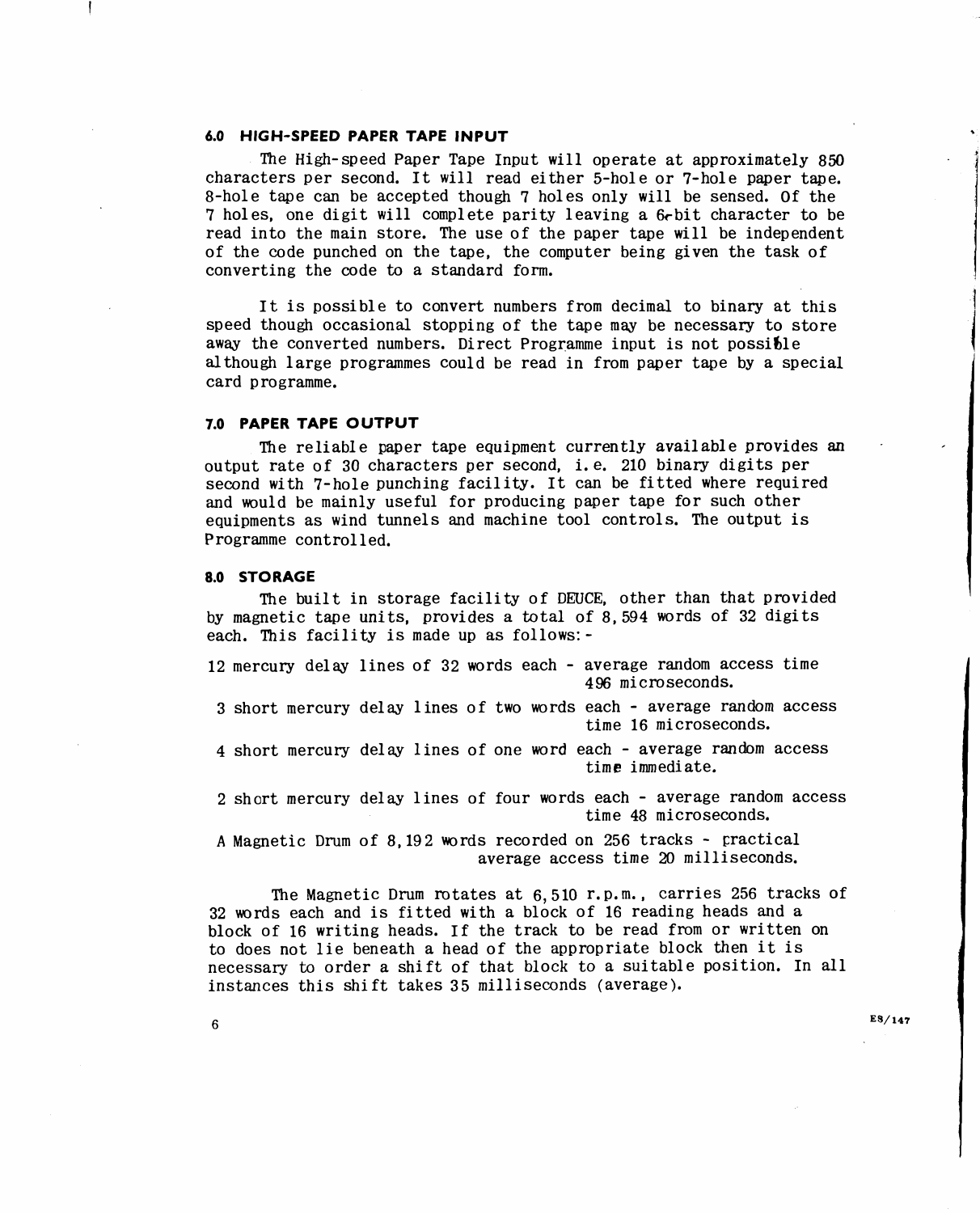Once the head block is aligned a transfer may be ordered and <sup>15</sup> milliseconds later <sup>32</sup> words will have been transferred between the selected track and the buffer store, for which one delay line of the high-speed store is used. <sup>A</sup> track is not affected by the reading operation.

During either the shifting or the transfer computing may proceed freely provided that the Magnetic Drum facilities are not referred to. An interlock is provided to safeguard against this, holding up the programme if necessary until the Drum Operation has been safely executed.

#### **8.1 MERCURY DELAY LINE STORE AND THERMOSTATIC ENCLOSURE**

The <sup>12</sup> long mercury delay lines are enclosed in a separate thermostatically controlled chamber, which is maintained at a temperature of  $45^{\circ}$ C + 0.5<sup>o</sup>. The three short lines of 2 words each and two short lines of 4 words each, are housed in a thermostatically controlled enclosure within the main cubicle assembly. The <sup>4</sup> short lines of <sup>1</sup> word each are also mounted in the main frame assembly and temperature control is unnecessary.

#### **9.0 MAGNETIC TAPE AUXILIARY STORAGE**

Further auxiliary storage can be supplied utilising magnetic tape units. The magnetic tape units used with DEUCE are of the twin transporter type. Up to 4 twin tape-transporters can be accommodated on the standard 'DEUCE' equipment. This number may be extended by the use of additional equipment within the computer. <sup>A</sup> significant feature of this magnetic tape system is a facility for varying the block length.

| Max. length of Tapes | 2,400 ft. each.                       |  |  |  |
|----------------------|---------------------------------------|--|--|--|
| Speed                | 100 inches/second.                    |  |  |  |
| Recording            | 80 characters/inch                    |  |  |  |
| Single direction     |                                       |  |  |  |
| Block length         | Variable in steps of<br>10 characters |  |  |  |

Automatic two-way Parity Checking

#### **10.0 INSTALLATION**

#### **10.1 POWER SUPPLIES**

The power supplies for the complete equipment are mounted in three additional cubicles which form one unit and include full protection against overload, mains failure etc. This unit may be remotely installed and controlled. Indication of operation is provided.

<sup>A</sup> voltage regulator is provided between the main supply and the power unit to ensure satisfactory operation of the equipment within normal mains input voltage variations.

 $ES/147$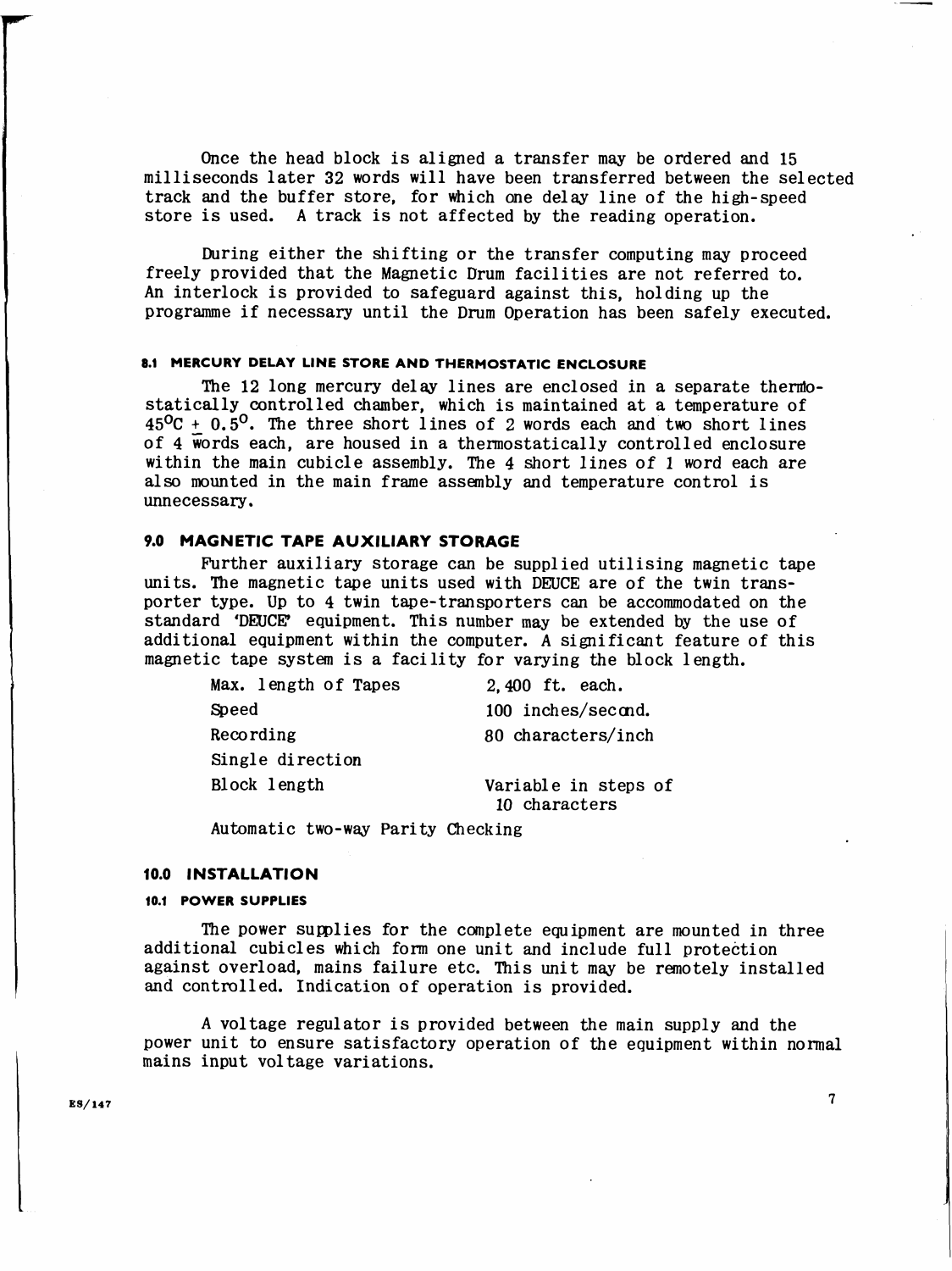The main power supply unit is designed to be fed direct from a  $400/440$  volt 50-60 c.p.s., 3-phase with neutral, supply. To meet continental requirements however a suitable transformer will be provided.

The power supply unit is fitted with an additional interlocked contactor for starting the fans of the ventilating system. The power required by the fans is not included in the following figures.

#### **10.2 POWER CONSUMPTION**

|                                                         | Stabilised                     | Unstabilised                        |
|---------------------------------------------------------|--------------------------------|-------------------------------------|
| DEUCE Mk. I without Magnetic Tape                       | 9.00 kVA                       | $+$ $\frac{1}{2}$ $0.3 \text{ kVA}$ |
| DEUCE Mk. I with Magnetic Tape<br>(2 Twin Transporters) | $12.00 \text{ kVA}$ + 8.30 kVA |                                     |

Unstabilised supply - 4 kVA extra for each additional twin tape transporter.

#### **10.3 VENTILATION**

<sup>A</sup> large proportion of the energy supplied to the machine appears as heat in the main cubicle assembly and a forced cooling system is required to remove this heat from the equipment.

The filtered cooling air should be supplied to the machine by a centrifugal fan via under-floor or overhead ducts and the heater air extracted from the top of the machine by an axial flow exhaust fan.

The inlet fan should be capable of supplying 2,500 cubic feet per minute against a static pressure of 0.5 inches water gauge for bottom entry and 1.7 inches water gauge for top entry. Manual or automatic control of the air flow should be provided down to 1,000 c. f.m. to allow for seasonal variations of ambient temperature.

#### **11.0 DIMENSIONS OF EQUIPMENTS**

| Main Assembly                      | Length                 | <b>Breadth</b> | Height             | Weight            |  |
|------------------------------------|------------------------|----------------|--------------------|-------------------|--|
| Floor Ventilated                   | $11'$ $3\frac{1}{2}$ " | 5'0''          | $7'$ 4"            | 39 cwt.           |  |
| Roof Ventilated                    | $12'$ 5½"              | $5'$ $0''$     | $7'5\frac{1}{2}''$ | 42 cwt.           |  |
| Floor Ventilated and Mag. Tape Bay | $13'$ 6"               | 5'0''          | $7'$ 4"            | 45 cwt.           |  |
| Roof Ventilated and Mag. Tape Bay  | 14' 8''                | 5'0''          | $7'5\frac{1}{2}''$ | 48 cwt.           |  |
| 64-column Punched Card Input Unit  | $3'$ $1''$             | 2'0''          | 4'3''              | $4 \text{ cut}$ . |  |
| 64-column Punched Card Output Unit | $3'$ $1''$             | 2'0''          | 4'3''              | $4$ cwt.          |  |
| Control Desk                       | $3'$ $0''$             | 5'0''          | 4'2''              | $6$ cwt.          |  |
| Mercury Delay Line Store           | $3'$ 1" diam.          |                | $3'$ 4"            | $3$ cwt.          |  |
| Power Supply Unit                  | $6'$ 0"                | $2'$ $2"$      | $6'$ $3''$         | 24 cwt.           |  |
| Voltage Regulator                  | $2'$ 7"                | 1'10"          | 3'10''             | 9 cwt.            |  |
| Twin Tape-Transporter              | 4'0''                  | $3'$ 0"        | $5'$ 6"            | $11$ cwt.         |  |
|                                    |                        |                |                    |                   |  |

**8 ES/147**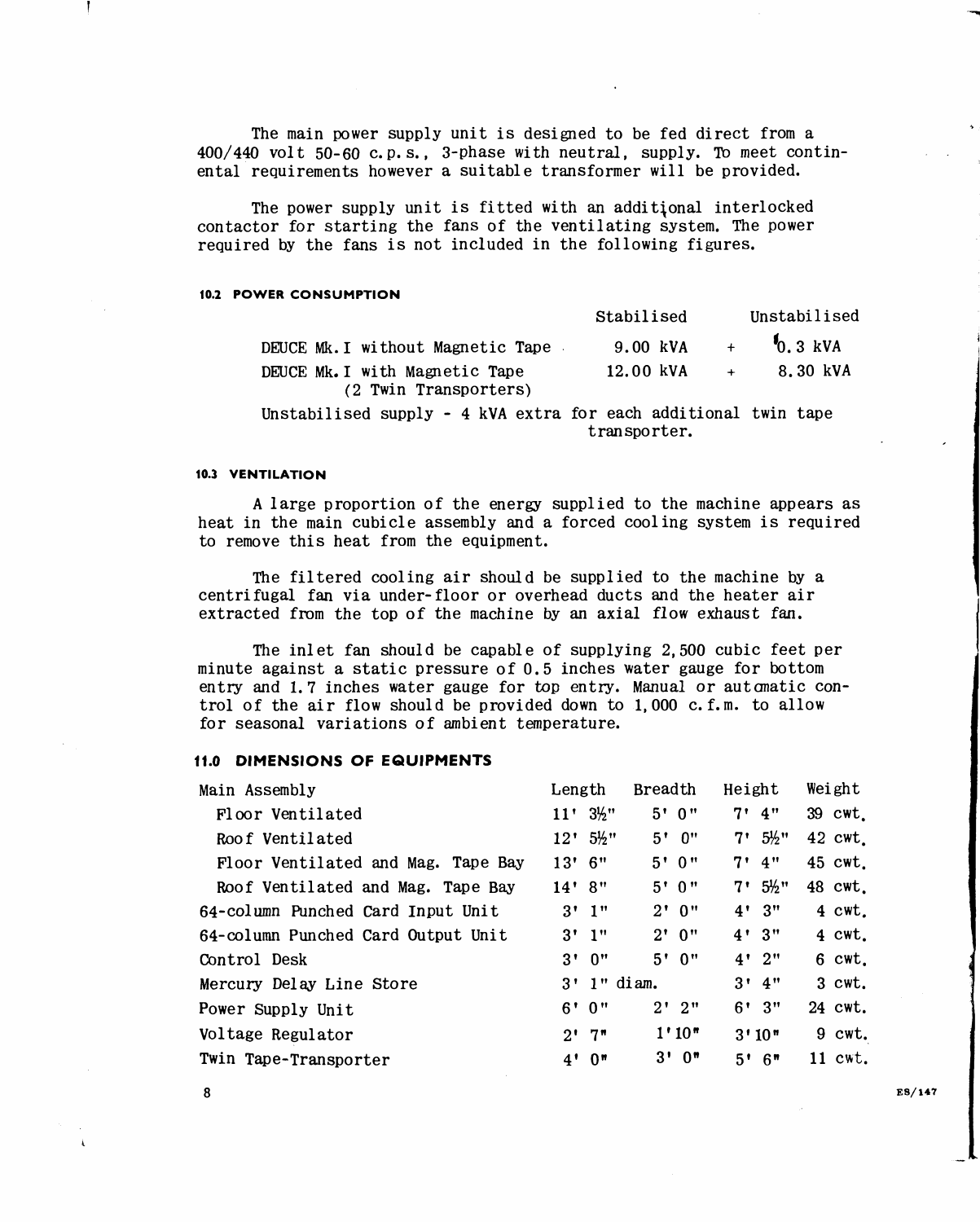$\label{eq:2.1} \frac{1}{\sqrt{2}}\int_{0}^{\infty}\frac{1}{\sqrt{2\pi}}\left(\frac{1}{\sqrt{2\pi}}\right)^{2\alpha} \frac{1}{\sqrt{2\pi}}\int_{0}^{\infty}\frac{1}{\sqrt{2\pi}}\left(\frac{1}{\sqrt{2\pi}}\right)^{\alpha} \frac{1}{\sqrt{2\pi}}\int_{0}^{\infty}\frac{1}{\sqrt{2\pi}}\frac{1}{\sqrt{2\pi}}\frac{1}{\sqrt{2\pi}}\frac{1}{\sqrt{2\pi}}\frac{1}{\sqrt{2\pi}}\frac{1}{\sqrt{2\pi}}\frac{1}{\sqrt{2\pi}}$ 

 $\mathcal{L}(\mathcal{L}(\mathcal{L}))$  and  $\mathcal{L}(\mathcal{L}(\mathcal{L}))$  . As in the  $\mathcal{L}(\mathcal{L})$ 

 $\label{eq:2.1} \frac{1}{\sqrt{2}}\int_{0}^{\infty}\frac{1}{\sqrt{2\pi}}\left(\frac{1}{\sqrt{2\pi}}\right)^{2}d\mu\left(\frac{1}{\sqrt{2\pi}}\right)\frac{d\mu}{d\mu}d\mu\left(\frac{1}{\sqrt{2\pi}}\right).$ 

 $\label{eq:2.1} \frac{1}{\sqrt{2}}\left(\frac{1}{\sqrt{2}}\right)^{2} \left(\frac{1}{\sqrt{2}}\right)^{2} \left(\frac{1}{\sqrt{2}}\right)^{2} \left(\frac{1}{\sqrt{2}}\right)^{2} \left(\frac{1}{\sqrt{2}}\right)^{2} \left(\frac{1}{\sqrt{2}}\right)^{2} \left(\frac{1}{\sqrt{2}}\right)^{2} \left(\frac{1}{\sqrt{2}}\right)^{2} \left(\frac{1}{\sqrt{2}}\right)^{2} \left(\frac{1}{\sqrt{2}}\right)^{2} \left(\frac{1}{\sqrt{2}}\right)^{2} \left(\$